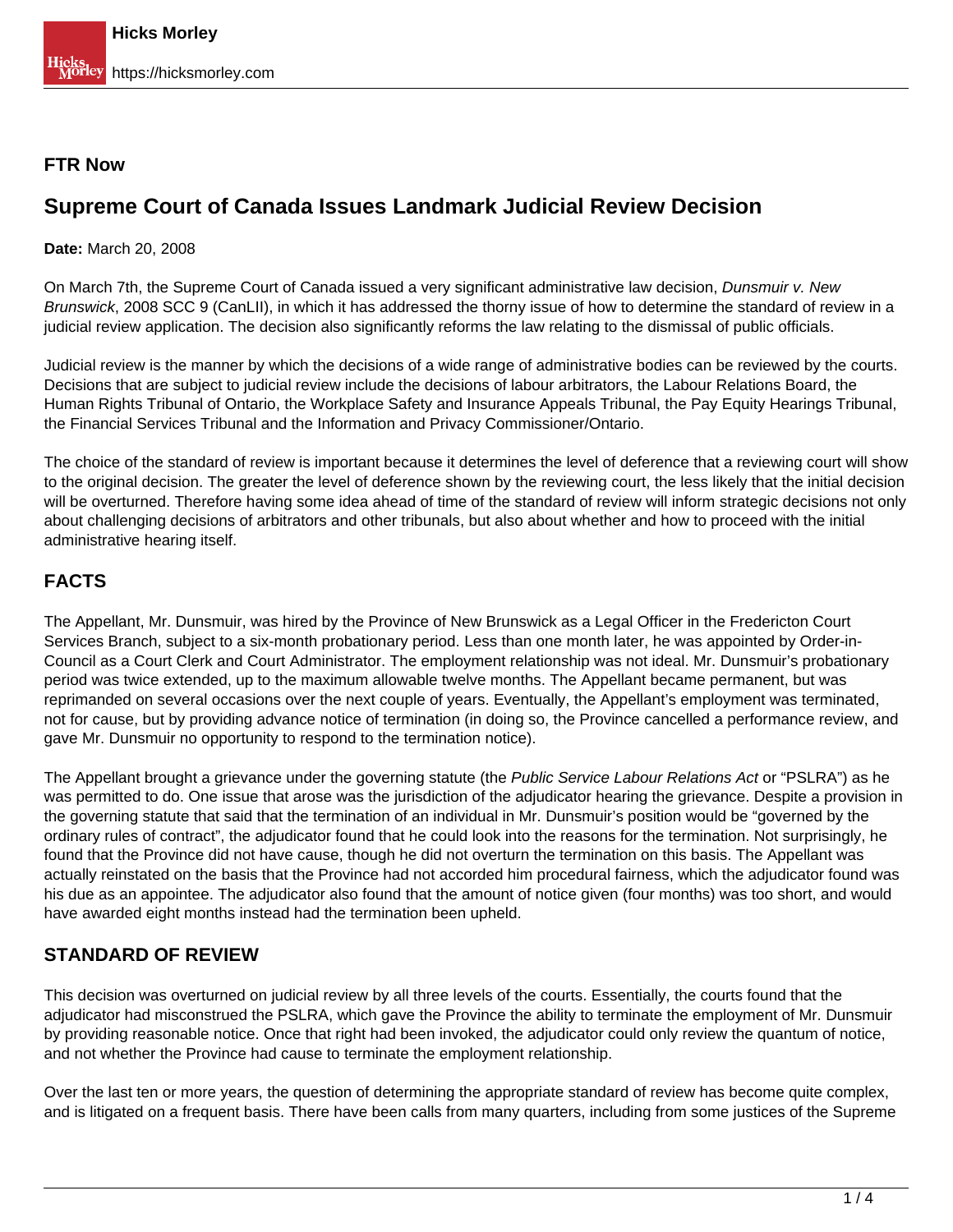Court, to review and simplify the law. The Supreme Court in its earlier decision in Council of Concerned Canadians with Disabilities v. Via Rail Canada Inc. [2007] 1 S.C.R. 650 gave a strong indication that it was considering revamping this area of the law. The Court finally took the opportunity to do so in *Dunsmuir*, though it was ultimately divided both on the proper analysis to apply, and on the result that should be reached in this case.

## **THE MAJORITY JUDGEMENT**

Six of the judges agreed that there should now be only two standards of review – correctness and reasonableness, effectively doing away with the more stringent "patent unreasonable" standard that represented the highest level of deference that the courts previously would grant to an administrative decision maker. Of the six, five justices signed onto the majority judgement written by The Honourable Mr. Justice Bastarache and the The Honourable Mr. Justice LeBel. Ordinarily, one will expect that the majority judgement will bind and be followed by lower level courts.

As noted above, the majority judgement has found that there will now be two standards of review – correctness and reasonableness. Correctness means that the reviewing court is free to substitute its view of what the correct answer should be, without necessarily having regard to the underlying reasoning and decision making process of the initial decision maker. The correctness standard will apply to several types of questions:

- constitutional law issues;
- jurisdictional issues (i.e. the basic determination that the tribunal has the statutory authority to decide a particular matter), including questions of the jurisdiction of other tribunals; and
- questions of general (i.e. common) law, but this is qualified by the limit that such questions be "both of central importance to the legal system as a whole and outside the adjudicator's specialized area of expertise".

All other decisions of administrative tribunals are now subject to the standard of reasonableness. This is a "deferential standard" that recognizes that some questions that are addressed by administrative tribunals can have more than one defensible answer:

In judicial review, reasonableness is concerned mostly with the existence of justification, transparency and intelligibility within the decision-making process. But it is also concerned with whether the decision falls within a range of possible, acceptable outcomes which are defensible in respect of the facts and law. [para. 47]

It would appear that the notion of deference means that the reviewing court must give "a respectful attention to the reasons offered or which could be offered in support of a decision" [para. 48]. While the Court does not flesh this out in great detail, it appears that the review should focus on whether the reasons given by the tribunal support the result achieved in light of the facts and law. If they do, the decision will not be disturbed, even if the reviewing court might have reached a different conclusion.

In terms of process, the Court established a two-step process for determining the appropriate standard of review. First, the reviewing court looks at decided cases and whether they determine "in a satisfactory manner" the appropriate degree of deference to be applied. If that does not assist, one then conducts a "standard of review analysis". Despite the Supreme Court's efforts to distance themselves from the established "pragmatic and functional test", this new standard of review analysis appears to be essentially the same as the former test, which focuses on four factors:

(1) the presence or absence of a privative clause; (2) the purpose of the tribunal as determined by interpretation of enabling legislation; (3) the nature of the question at issue, and; (4) the expertise of the tribunal. [para. 64]

In the case at bar, the majority applied a reasonableness standard, and found that the adjudicator's decision was unreasonable because he had required the Province to have reasons for the termination when the statute made it clear that ordinary contract principles applied, and the common law does not require reasons in a non-cause termination.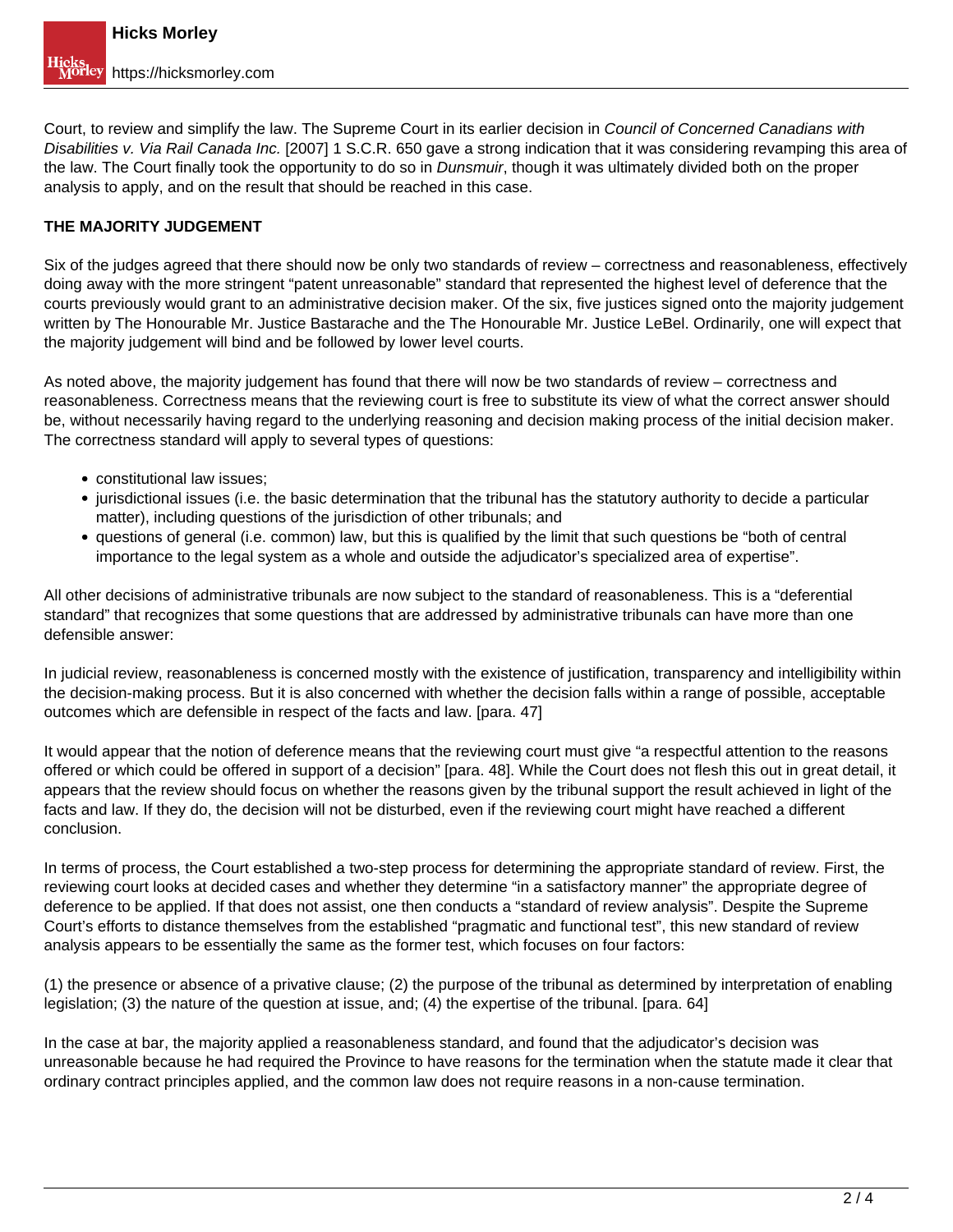## **THE FIRST CONCURRING JUDGEMENT**

The Honourable Mr. Justice Binnie wrote reasons for himself. While he essentially agreed with the majority including the results reached on both substantive issues, he felt that it did not go far enough in its review of the law. He was clearly concerned with the focus on tribunals (as opposed to the great many types of decisions that can be subject to judicial review), and he intimated that the majority had not really grappled with what led the Court to adopt the patent unreasonableness standard of review in the first place. In this latter regard, he would allow for degrees of deference within the reasonableness standard to account for the wide variety of types of decisions to which it will apply. He also took issue with the majority's qualification on the review of general questions of law, and would apply a correctness standard to any questions concerning "the Constitution, the common law, and the interpretation of a statute other than the [home statute (or closely related ones)]" [para. 124].

### **THE SECOND CONCURRING JUDGEMENT**

The Honourable Madam Justice Deschamps wrote a concurring judgement on behalf of three justices. This group of justices took an entirely different approach to the whole question, and would have done away with the developed approach altogether. Deschamps J. would apply a review process essentially the same as that applied by appellate courts to the decisions of lower courts in civil and criminal matters.

Thus, the first step would be to determine whether the questions at issue were questions of law, fact or mixed fact and law. Questions of fact would clearly attract deference, as would most questions of mixed fact and law. Deference would also be shown to most exercises of discretion. Finally, most questions of law would be subject to a correctness standard, but would attract deference if they were limited to interpreting the enabling statute and "provided that there is no right of review".

In the result, this group of justices applied a correctness standard to the decision of the adjudicator on the basis that the adjudicator was deciding a question of the general law of contract, but came to the same result as the majority (i.e. the adjudicator's decision was incorrect and could not stand).

### **CONCLUDING THOUGHTS ON STANDARD OF REVIEW**

It remains to be seen how much this decision will change the law in practice. Some comments of the majority suggest that the correctness standard would be used less frequently, especially with the limitations placed on the review of questions of general law. However, on this issue, the Court split 5-4, so there may yet be further refinements as the lower courts grapple with applying the new principles in actual cases. As far as dispensing with the patent unreasonableness standard, it remains to be seen whether this will lead to a greater willingness on the part of reviewing courts to overturn decisions with which they simple do not agree, despite the repeated warnings contained in the *Dunsmuir* decision that dispensing with that more stringent standard is not to be considered an invitation for greater judicial intervention in administrative decision making.

# **PUBLIC OFFICIALS AND PROCEDURAL FAIRNESS**

As noted at the outset, the adjudicator ultimately decided the case on the basis that Mr. Dunsmuir, as a public office holder, was owed procedural fairness, but was not accorded it in the termination process. All justices of the Supreme Court agreed that the law in this area should also be clarified and reformed. In doing so, it has departed from the majority decision of Knight v. Indian Head School Division No. 19, [1990] 1 S.C.R. 653. In Knight, the majority of the Court found that office holders were owed procedural fairness when being dismissed.

The Court has overturned this aspect of Knight in recognition that most holders of public office are essentially employed on the basis of an employment contract. That being the case, these office holders should be subject to the ordinary rules of the law of employment contracts, which does not provide "procedural fairness" protections to employees (though it does, of course, require employers to act in good faith in the termination process). The substance of the Court's reasoning can be found in the following passages: